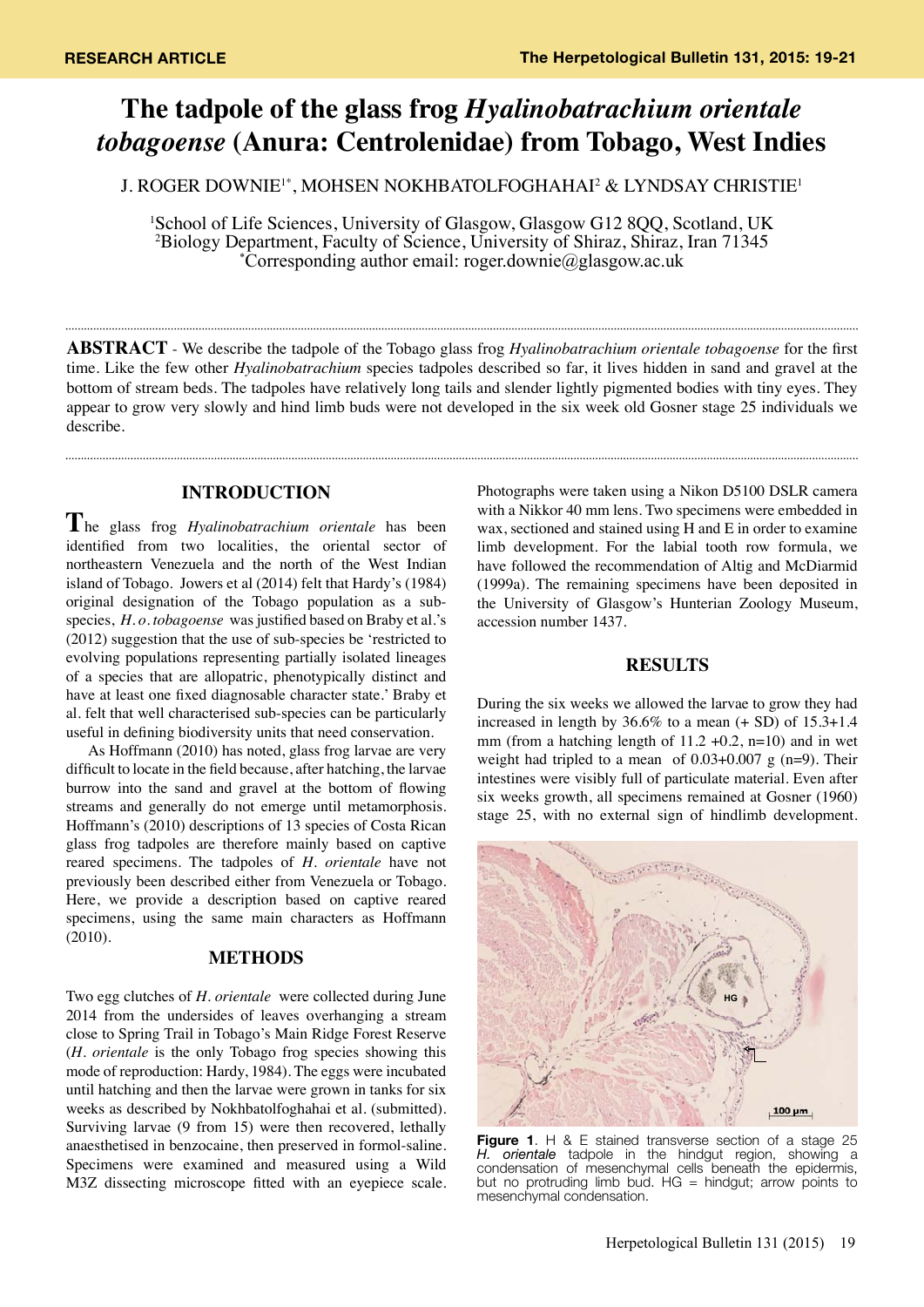Sections in the region where hind limb buds would be expected (junction of body and tail, close to vent tube) show condensations of mesenchymal cells near the hind gut, but no sign of any protruding buds, indicating that the limbs are in the pre-bud stage (Fig. 1). The detailed tadpole descriptions and measurements which follow are based on the five specimens with the most intact tails.

Figure 2 shows dorsal, left lateral and ventral views of one of the measured tadpoles. The body shape is flat in the dorsoventral plane rather than rounded, with a mean width/height ratio of 1.19+0.03. The tail is long and slender: tail length as a proportion of total length is 64%; tail width as a proportion of total tadpole length is 14.3%. The dorsal tail fin originates at the base of the tail and is initially low, increasing in height about half-way along the tail, as the musculature of the tail begins to narrow. The ventral tail fin originates at the vent tube and is a little higher initially than the dorsal fin, again widening posteriorly. At maximum height, the dorsal fin is 20.7% of tail width and the ventral fin is 22.0%. Maximal tail width is 22.4% of tail length. The tail tip is rounded after gradual narrowing.



**Figure 2.** Fixed, unstained complete *H. orientale* stage 25 tadpole showing a)left lateral with spiracle visible, b) ventral and c) dorsal views. See text for details.

The position of the sinistral spiracle on the body is slightly ventral to the midline and 58% along the body from the snout. The dorsal side of the body is fairly uniformly pigmented except for clear areas ventro-lateral to the eyes and lateral to the anterior of the intestine. The ventral side of the body is unpigmented and transparent. The lateral side of the tail has a discontinuous pigment line along the middle of the muscle half to two-thirds the length of the tail; at the tail tip, there is diffuse pigment covering the muscle. The tail fins are unpigmented. In dorsal view, the tail has a broad band of pigment along the midline, narrowing at the tip; in ventral view, the tail has a sparse discontinuous pigment line from base to tip.

The snout is rounded. The eyes are dorsally positioned and very small, 0.45 mm in diameter (in comparison,



**Figure 3.** Drawing of the oral disc of *H. orientale*, made with the aid of a drawing tube. Mouth opened out to make all tooth rows visible. Anterior above. Disc has a single row of papillae all round its margin except at anterior end. Scale line = 0.5 mm.

*Leptodactylus fuscus* stage 25 tadpoles of similar size have eyes of 1.3 mm in diameter; JRD, unpublished data). The ratio of interorbital width to maximum body width is 0.35, and the position of the interorbital axis is 20.4% along the body from the snout tip. The nares can just be seen with a dissecting microscope using intense lateral illumination and are about half-way between the interorbital axis and the snout tip.

Figure 3 shows the morphology of the oral disc. The disc is ventral in position, with a short length of snout sometimes protruding anterior to it in ventral view. The margin of the disc bears a single row of papillae laterally and posteriorly, but the anterior margin is papilla-free. The tooth row formula is  $2(2)/3(1)$ ; i.e. the second anterior row has a gap, which is wide; the first posterior row has a narrow gap; the remaining rows are continuous; the lengths of the posterior rows reduce progressively from P1 to P3. The jaws have serrated edges. The mean ratio of oral disc width to maximum body width is 0.46+0.008.

#### **DISCUSSION**

In several respects: particularly body and tail shape, spiracle position, interorbital width and eye diameter, oral disc morphology and relative size - *H. orientale* tadpoles closely resemble other *Hyalinobatrachium* species described by Hoffmann (2010). Altig and McDiarmid (1999b) gave descriptions of the tadpoles of three glass frog genera, *Centrolene*, *Cochranella* and *Hyalinobatrachium*, noting that generic and specific differences are poorly known. Our findings fit well with the features they noted for *Hyalinobatrachium*.

As Hoffmann (2010) has noted, glass frog tadpoles remain relatively undescribed because of the problems of locating them in the field and the difficulties of rearing them under laboratory conditions. We present here the first description of the tadpole of the Tobago glass frog *H. orientale*. Our specimens were collected as eggs in the field, allowed to hatch then transferred to aquaria with river rocks and gravel covering the bottoms. The water was continually aerated and a pinch of tropical fish food flakes was provided every second day. The tadpoles were never visible in the water column (about 20 cm deep) and were only retrieved after removal of all the rocks and gravel: after 6 weeks, they were still at Gosner stage 25